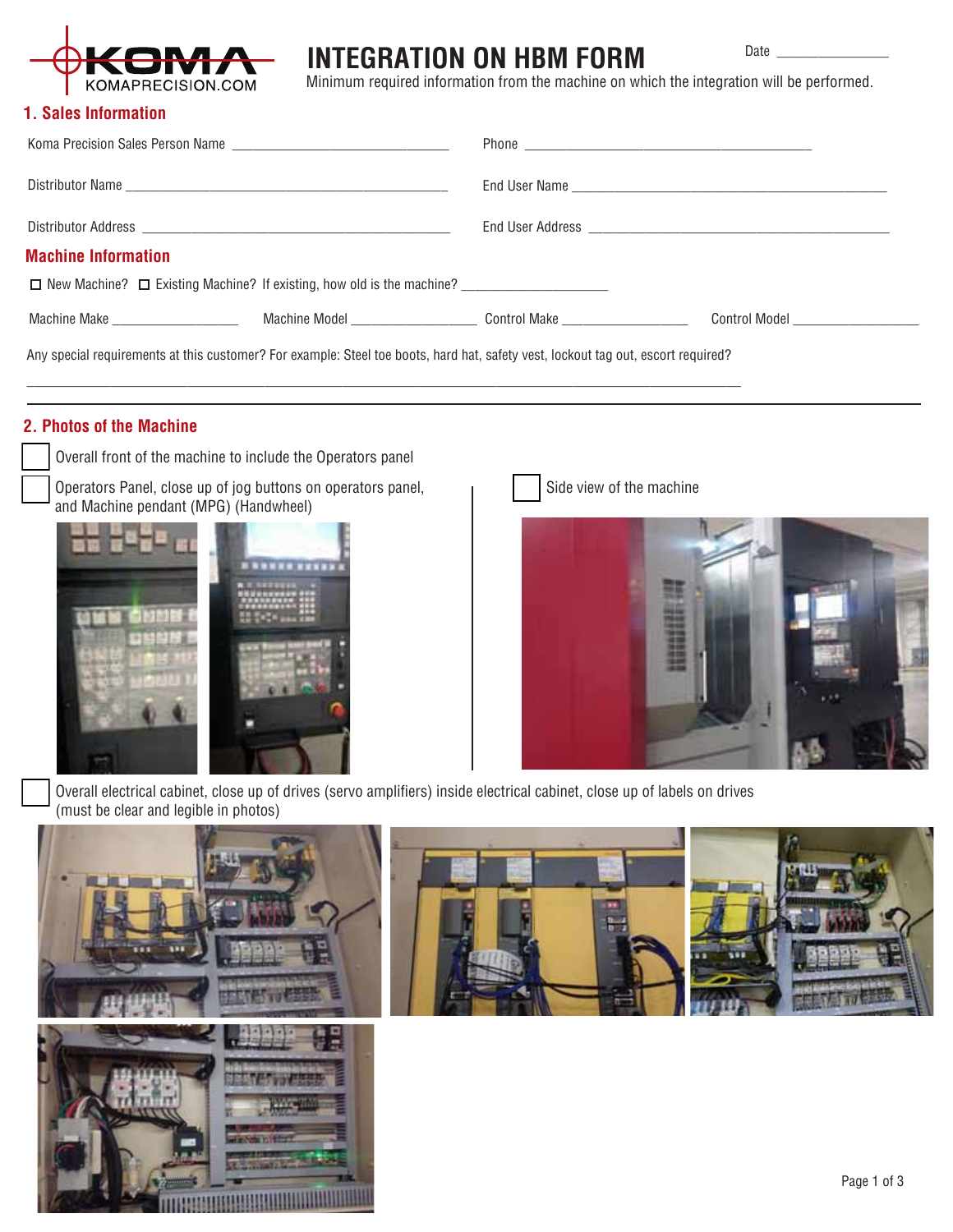

**INTEGRATION ON HBM FORM** Minimum required information from the machine on which the integration will be performed.

Any areas where the cables come from the existing pallet



Pneumatics on machine, to include overall with filters and dryers along with close up of filter/dryer area



Photos of any clamp, unclamp LED's and Pushbuttons for the additional axis